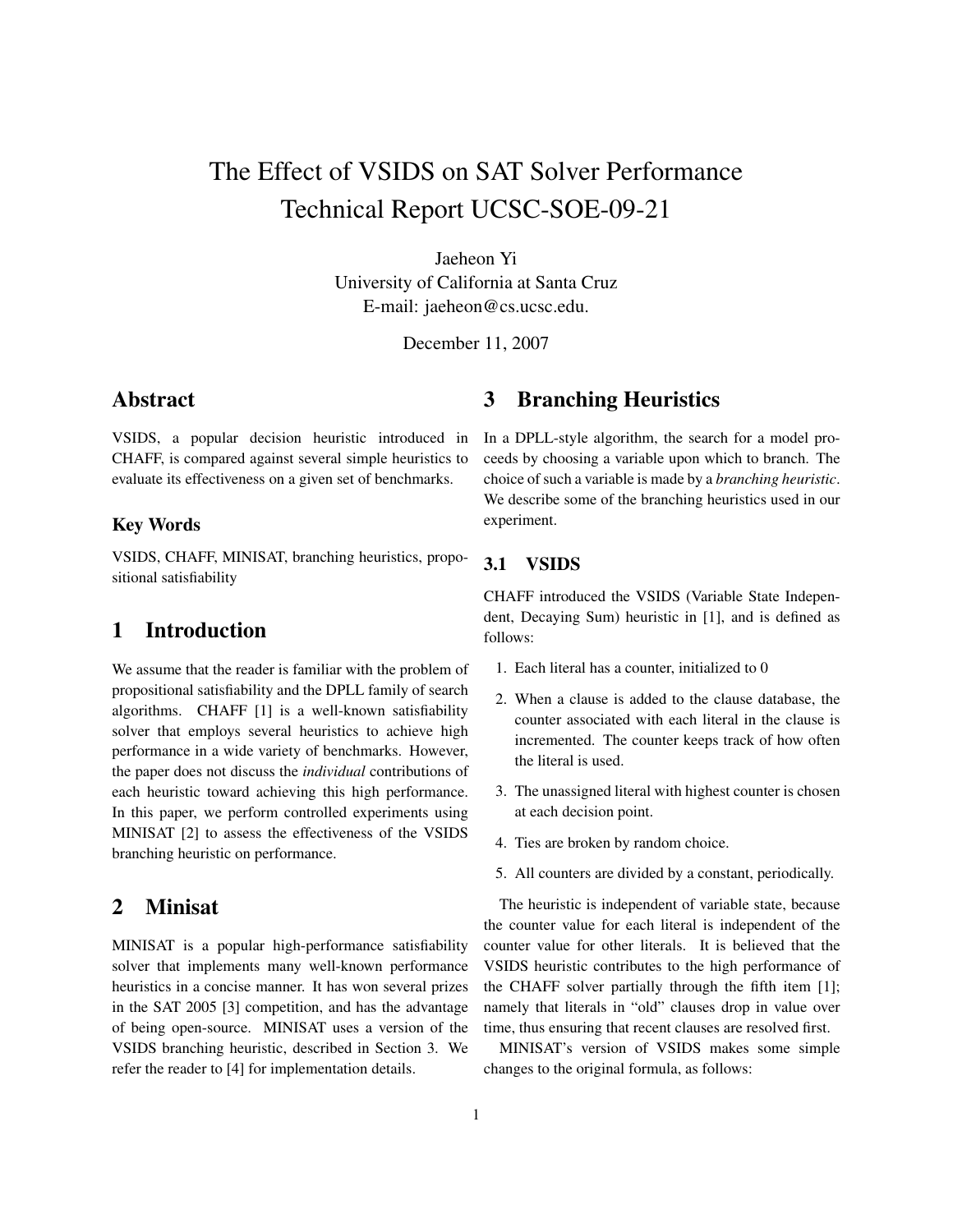- 1. Each *variable* has a counter.
- 2. Instead of a decay factor, variable counters are "bumped" with larger and larger values in a floating point representation. When very large values are encountered, all counters are scaled down.
- 3. 2% of the time, a random decision is made instead. This factor is set at run-time.

In addition, MINISAT's implementation of VSIDS ("REF") always keeps the variables in order by placing them in a array-based priority queue.

#### 3.2 RAND

RAND is a simple heuristic that has been shown to be relatively effective [5] at a low cost, both in time and space.

In our implementation of RAND in MINISAT, we make no attempt to optimize the data structures for using RAND. Instead we reuse the bookkeeping mechanism from VSIDS, and simply boost a random variable's counter to have the greatest value in the priority queue. Although this incurs overhead that might not have necessarily occurred in a fully optimized implementation of RAND, in Section 4.2 we note that time is not the only consideration when comparing heuristics.

#### 3.3 LINSCAN and REVLINSCAN

We also include two implementationally simple branching heuristics to make things interesting. MINISAT occasionally chooses a variable at random from the variable assignment array, at random times. If the chosen variable has already been assigned some value, then it defaults to using VSIDS.

LINSCAN makes use of the variable assignment array by scanning forward from the 0th index to find an unassigned variable. Although this can be very inefficient, we cannot simply make it more efficient by recording the previously scanned position and proceed forward from there, because MINISAT performs backtracking and unassigns previously assigned variables.

REVLINSCAN scans backward from the last index in the variable assignment array to choose a branching variable.

In both of these implementations, we again make no attempt to optimize MINISAT's other data structures to support these heuristics. In this case, the machinery involving the update of variable counters is kept intact.

### 4 Methodology

#### 4.1 Measurements

Timing measurements were performed on a 4-core Linux compute server with 8 GB of memory. Each benchmark was measured with an arbitrary timeout limit of 1200 seconds.

#### 4.2 Benchmarking Methodologies

This paper poses the question, "Is the VSIDS heuristic any good?" A review of the relevant literature indicates that the answer may be, "It Depends on Whom You Ask." In fact, the state of the art is such that there is no standard way to compare different heuristics or implementations of satisfiability solvers. One can select among various metrics, and choose among various benchmark tests to show "improvement" over previous work [6].

In [7], the authors point out that very often, little is known about when or why a heuristic works well when it does. They provide an example of a factorized experimental design and provide statistical evidence that one heuristic is better than another, in 10 different problem classes.

In [8], the authors use CPU execution time and the number of branches to compare heuristics, over parameterized problem classes of random and structured CNF formulas. In addition, they advocate the use of several statistics to provide a balanced view of an algorithm's behavior, and provide guidelines on how to avoid common statistical mistakes.

In [5], Marques-Silva compares different heuristics and implementations by measuring their CPU execution times, the number of aborted instances after reaching a timeout limit, and the number of branches taken. When comparing branching heuristics, he also compares the number of backtracks performed.

In [1], the authors use execution time as the only criterion for comparison, and claim that using the VSIDS heuristic improved performance by an order of magnitude on problems found to be difficult with CHAFF.

In [9], robustness is defined as being able to solve more benchmark problems than CHAFF within a given period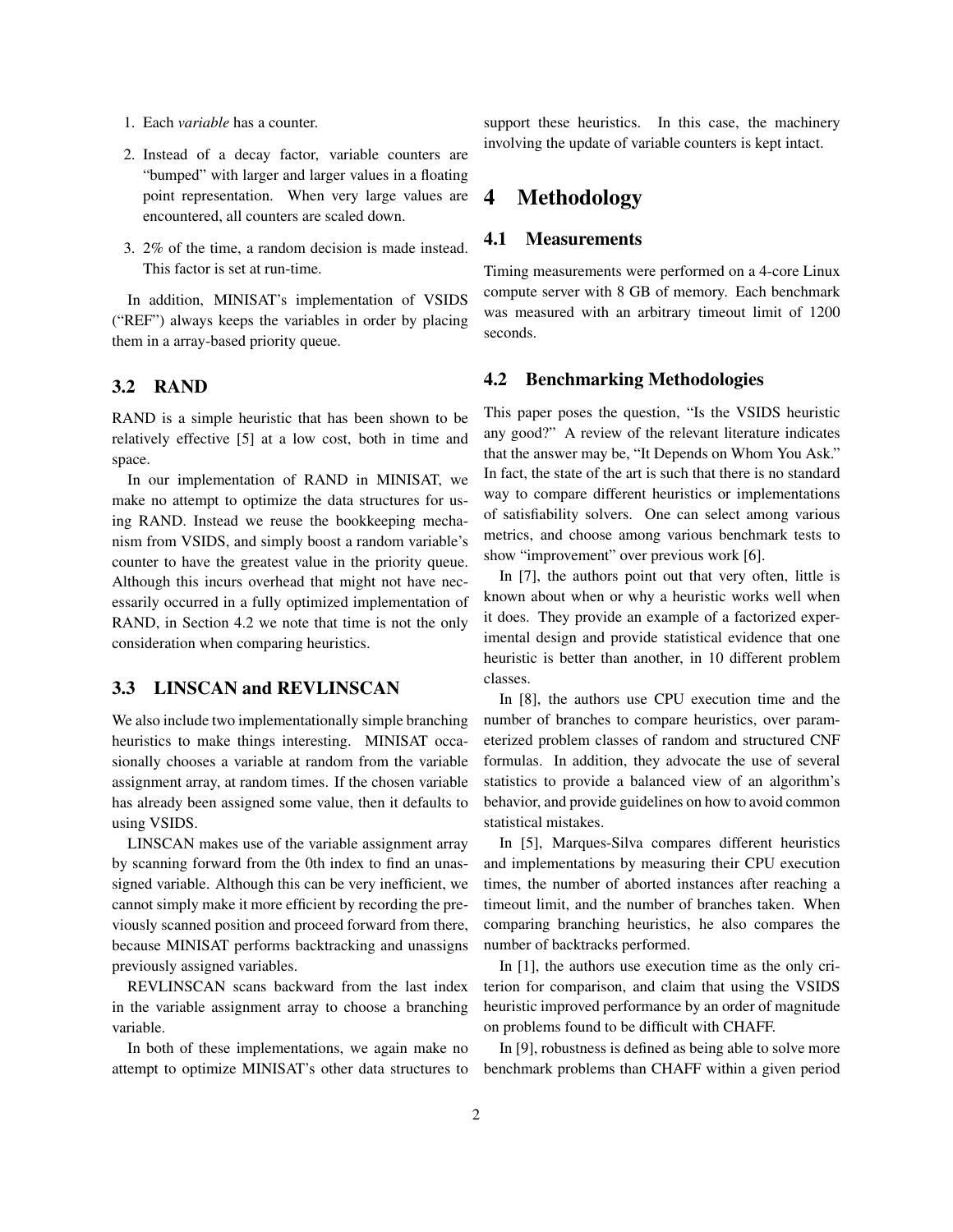of time. The authors claim that BERKMIN is more robust than CHAFF, on the grounds that a difficult benchmark suite was completely solved using BERKMIN, while CHAFF could not solve some of the benchmarks within the given period of time.

In [10], Zarpas observes discrepancies between experimental results found in the literature and experimental results performed by his research group. Because modern solvers are highly dependent upon heuristics, he attempts to define guidelines for a more consistent benchmarking methodology. Zarpas advocates using benchmarks that are relevant to the domain of interest, using very long timeouts, and using several metrics for comparison.

#### 4.3 Benchmarks

We ran our four heuristics on 47 benchmarks, measuring the average time it took to complete a benchmark, the number of conflicts reported, and the number of decisions made.

The composition of the benchmarks is as follows: 12 from Pigeonhole, 20 from CertBench, 8 from SAT 2007, 7 from SAT 2005.

## 5 Results

#### 5.1 Metric Correlation

In Figures 1 to 4, we plot number of conflicts versus time and number of decisions versus time to see if they have any correlation. If a strong correlation exists for some metric and time, then that metric can be considered a predictor of performance.

However we have found that both number of conflicts and number of decisions are not effective at predicting execution time. On the other hand, this conclusion might not hold for a specific subset of benchmarks with similar characteristics.

#### 5.2 Comparison of Speedup

We assess the relative speedup of various heuristics with respect to VSIDS (Figure 5). The data points were obtained by taking the logarithm of the normalized time against VSIDS. *Positive* values indicate that the heuristic performed *slower* than VSIDS on a particular benchmark; negative values indicate a speedup.

We have found that VSIDS is comparable to RAND in terms of speedup; that is, it provides essentially the same performance for a given benchmark. We can also observe that RAND is slightly slower than VSIDS, but not by much. The other heuristics, namely INIT, LIN, and REVLIN, are either faster or much slower than VSIDS.

#### 5.3 Comparison of Metrics

We compare various metrics for two heuristics on scatterplots, in Figures 6 to 8. With VSIDS and INIT, we see that there is little correspondence in running time between the two heuristics, for a given benchmark. On the other hand, for VSIDS and RAND, we see that they have roughly the equivalent amount of running time.

When we compare number of conflicts for VSIDS and INIT, we see that there is a loose correlation for a given benchmark. Again, however, the number of conflicts is more similar between VSIDS and RAND.

We reach the same conclusion for number of decisions: RAND behaves more like VSIDS than INIT does.

### 6 Conclusion

Although it is difficult to draw any kind of general conclusion from the experiments that we have run, we can say several things. First, number of decisions and number of conflicts are poor predictors of performance, as measured in execution time. Second, VSIDS has roughly equivalent performance and similar characteristics to randomized variable selection.



Figure 1: # of decisions vs. time, all heuristics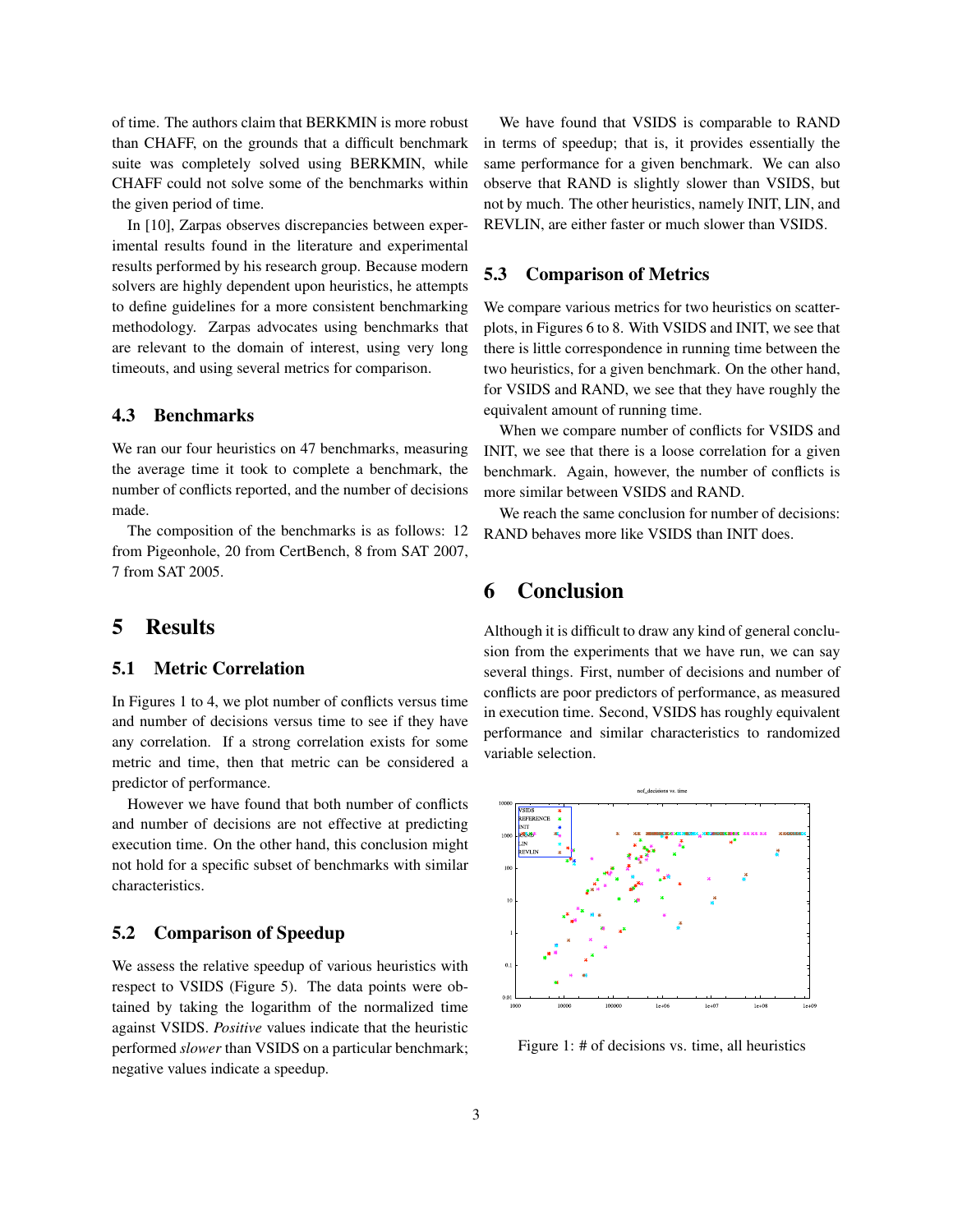

Figure 2: # of decisions vs. time, VSIDS and INIT



Figure 3: # of conflicts vs. time, all heuristics



Figure 4: # of conflicts vs. time, VSIDS and INIT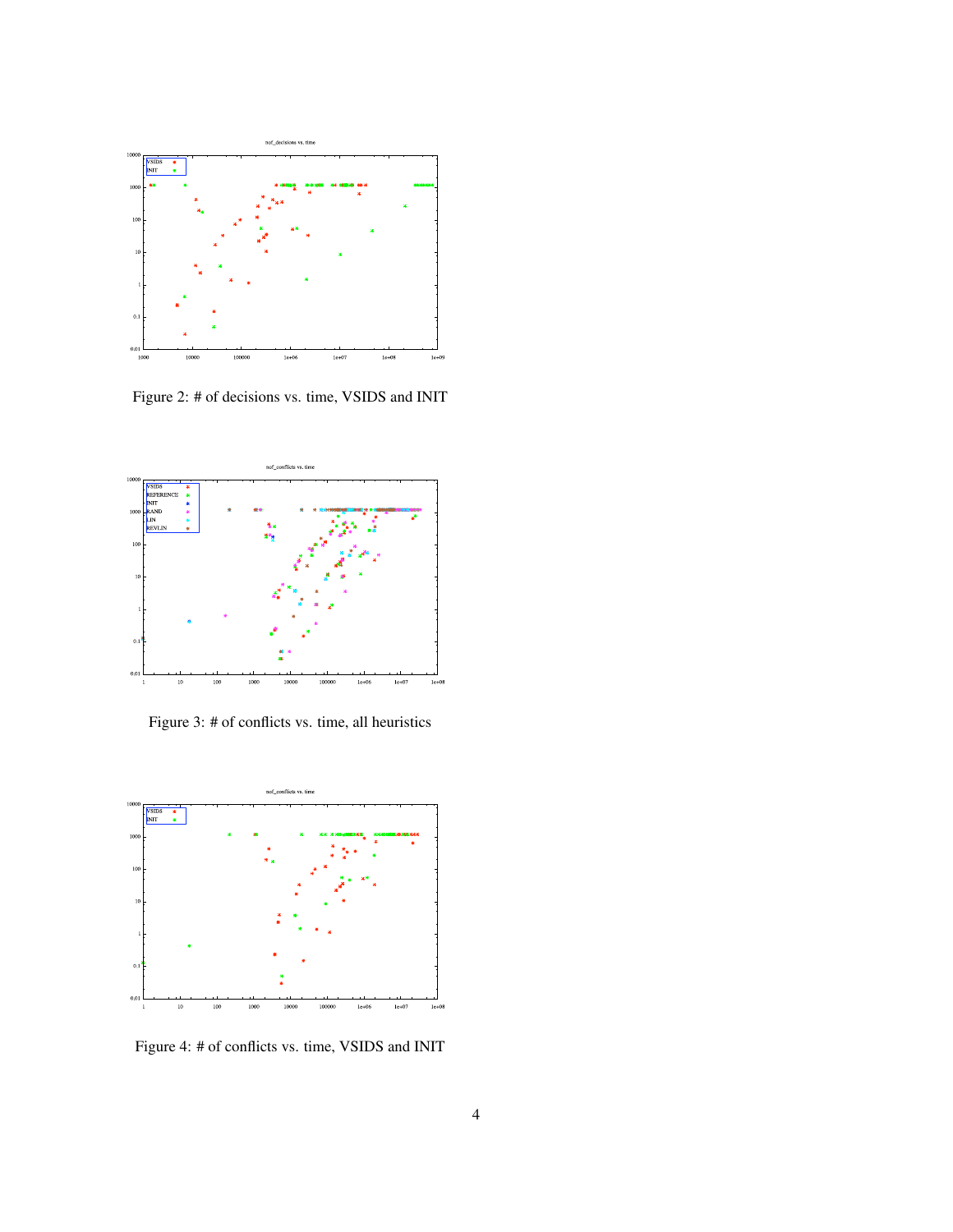

Figure 5: Speedup Comparison



Figure 6: VSIDS vs. INIT and RAND, for time



Figure 8: VSIDS vs. INIT and RAND, for # of decisions



Figure 7: VSIDS vs. INIT and RAND, for # of conflicts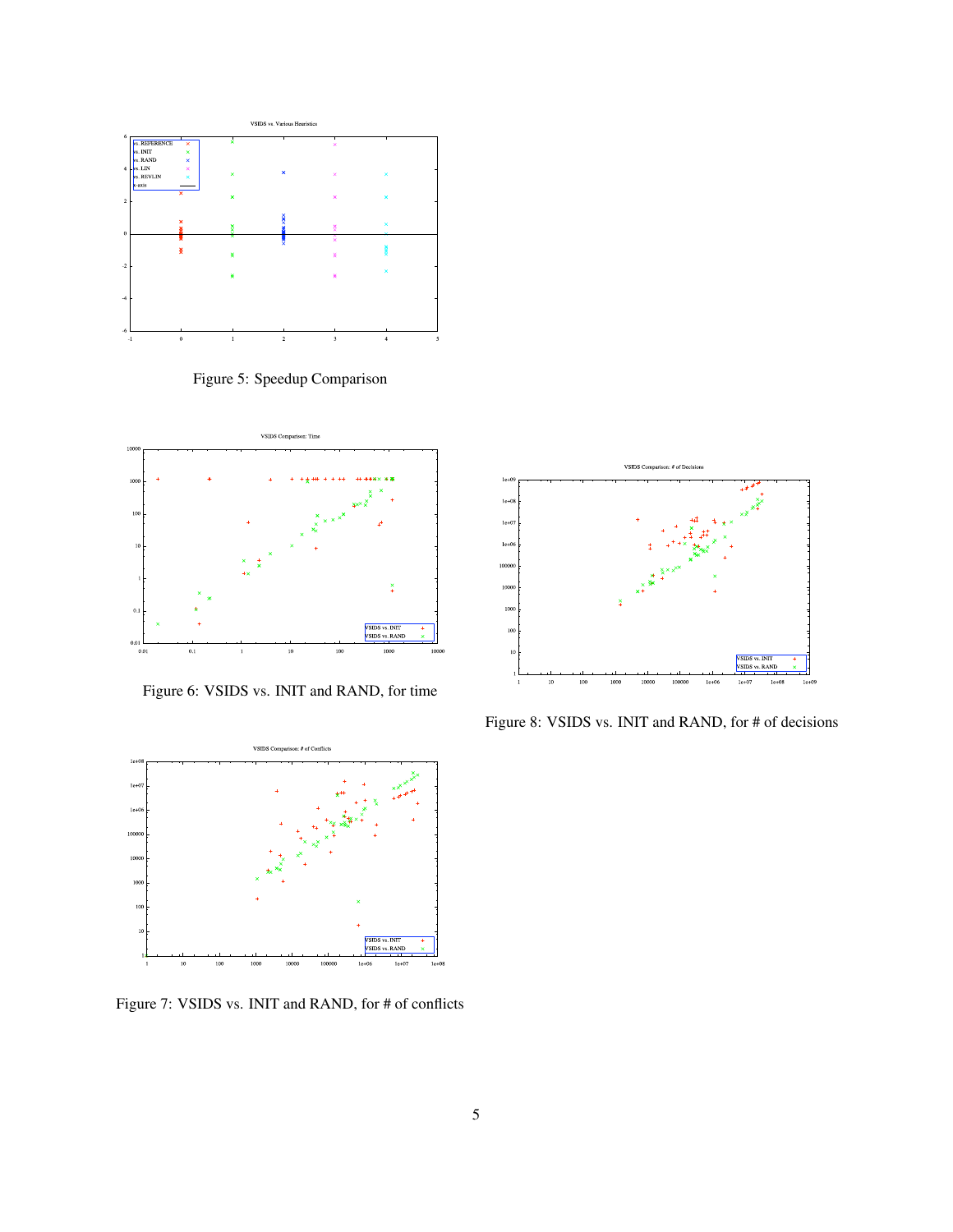## References

- [1] Matthew W. Moskewicz, Conor F. Madigan, Ying Zhao, Lintao Zhang, and Sharad Malik. Chaff: Engineering an Efficient SAT Solver. In *Proceedings of the 38th Design Automation Conference (DAC'01)*, 2001.
- [2] Niklas En and Niklas Srensson. An extensible satsolver. In Enrico Giunchiglia and Armando Tacchella, editors, *SAT*, volume 2919 of *Lecture Notes in Computer Science*, pages 502–518. Springer, 2003.
- [3] http://www.satcompetition.org.
- [4] http://minisat.se.
- [5] J. Marques-Silva. The Impact of Branching Heuristics in Propositional Satisfiability Algorithms. *Progress in Artificial Intelligence: 9th Portuguese Conference on Artificial Intelligence, EPIA'99, Evora, Portugal, September 21-24, 1999: Proceed- ´ ings*, 1999.
- [6] J.N. Hooker. Testing heuristics: We have it all wrong. *Journal of Heuristics*, 1(1):33–42, 1995.
- [7] JN Hooker and V. Vinay. Branching rules for satisfiability. *Journal of Automated Reasoning*, 15(3):359–383, 1995.
- [8] A. Van Gelder, Y. Tsuji, Santa Cruz University of California, and Computer Research Laboratory. *Satisfiability Testing with More Reasoning and Less Guessing*. Computer Research Laboratory, University of California, Santa Cruz, 1995.
- [9] E. Goldberg and Y. Novikov. BerkMin: A fast and robust Sat-solver. *Discrete Applied Mathematics*, 155(12):1549–1561, 2007.
- [10] E. Zarpas. Benchmarking SAT Solvers for Bounded Model Checking. *Theory And Applications of Satisfiability Testing: 8th International Conference, SAT 2005, StAndrews, UK, June 19-23, 2005: Proceedings*, 2005.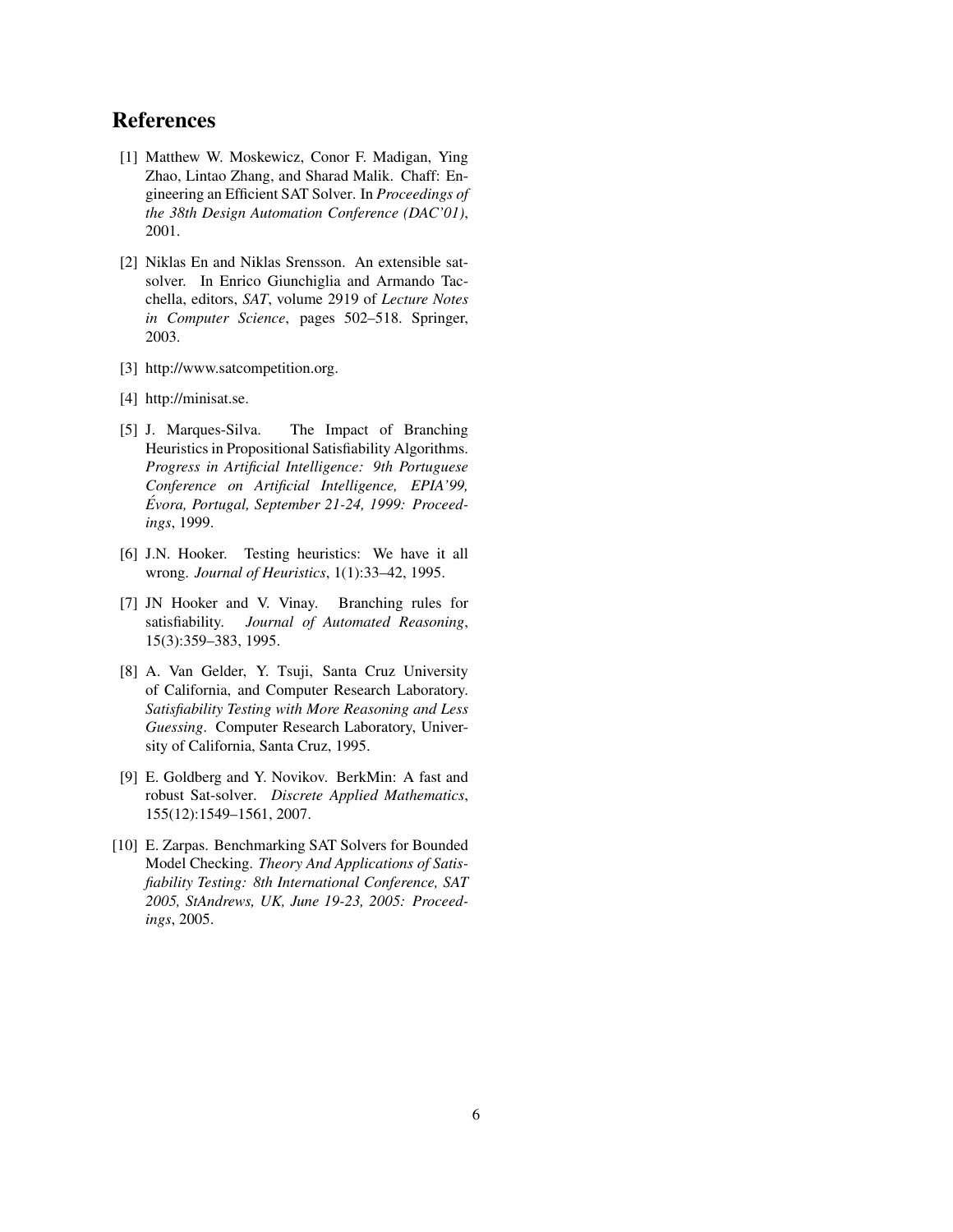## A Data - Execution Time

We have gathered the following data. The first table is execution time in seconds. The timeout limit is 1200 seconds.

| PigeonHole<br>0.04<br>ph09.cnf<br>0.14<br>0.20<br>0.04<br>0.36<br>0.04<br>1.36<br>3.59<br>ph10.cnf<br>1.13<br>1.46<br>1.46<br>2.05<br>ph11.cnf<br>33.53<br>12.51<br>8.62<br>48.36<br>12.36<br>8.61<br>648.23<br>774.67<br>46.56<br>46.62<br>64.97<br>ph12.cnf<br>$\blacksquare$<br>271.09<br>270.91<br>360.26<br>ph13.cnf<br>$\overline{\phantom{a}}$<br>ph14.cnf<br>$\frac{1}{2}$<br>$\overline{a}$<br>$\overline{a}$<br>ph15.cnf<br>$\overline{\phantom{a}}$<br>$\frac{1}{2}$<br>÷,<br>$\overline{\phantom{a}}$<br>$\overline{\phantom{a}}$<br>÷,<br>ph16.cnf<br>$\overline{a}$<br>L.<br>L.<br>$\overline{a}$<br>$\overline{a}$<br>L.<br>ph17.cnf<br>$\overline{\phantom{a}}$<br>$\blacksquare$<br>$\blacksquare$<br>$\blacksquare$<br>$\overline{\phantom{a}}$<br>$\blacksquare$<br>ph18.cnf<br>$\frac{1}{2}$<br>÷,<br>÷,<br>$\overline{a}$<br>$\overline{\phantom{a}}$<br>$\overline{\phantom{a}}$<br>ph19.cnf<br>$\overline{\phantom{a}}$<br>$\overline{\phantom{a}}$<br>$\overline{\phantom{a}}$<br>$\overline{\phantom{a}}$<br>$\blacksquare$<br>$\overline{\phantom{a}}$<br>ph20.cnf<br>$\overline{a}$<br>÷,<br>$\overline{a}$<br>÷,<br>CertBench<br>22.31<br>clauses-2.cnf<br>2.33<br>4.91<br>3.77<br>2.50<br>3.71<br>121.31<br>47.04<br>1180.25<br>97.40<br>1180.28<br>clauses-4.cnf<br>378.69<br>clauses-6.cnf<br>$\frac{1}{2}$<br>$\overline{a}$<br>$\overline{\phantom{a}}$<br>÷,<br>÷,<br>447.38<br>IBM_FV_2004_rule_batch_30_SAT_dat.k15.cnf<br>425.42<br>488.61<br>÷,<br>$\frac{1}{2}$<br>eq.atree.braun.7.unsat.cnf<br>$\overline{1.43}$<br>55.42<br>1.42<br>55.17<br>1.39<br>0.60<br>9.88<br>eq.atree.braun.8.unsat.cnf<br>10.80<br>10.43<br>3.60<br>$\frac{1}{2}$<br>eq.atree.braun.9.unsat.cnf<br>51.55<br>44.66<br>60.54<br>23.46<br>$\overline{\phantom{a}}$<br>$\overline{\phantom{a}}$<br>AProVE07-02.cnf<br>910.30<br>$\overline{a}$<br>$\overline{\phantom{a}}$<br>L.<br>L.<br>AProVE07-15.cnf<br>339.39<br>265.01<br>187.93<br>$\overline{\phantom{a}}$<br>$\overline{\phantom{a}}$<br>$\frac{1}{2}$<br>AProVE07-20.cnf<br>349.75<br>360.75<br>249.83<br>$\overline{a}$<br>$\overline{\phantom{a}}$<br>$\overline{\phantom{a}}$<br>AProVE07-21.cnf<br>713.89<br>529.63<br>55.28<br>55.54<br>$\blacksquare$<br>AProVE07-22.cnf<br>203.78<br>194.50<br>231.62<br>÷,<br>$\sim$<br>L.<br>itox_vc965.cnf<br>0.12<br>0.12<br>0.11<br>0.11<br>0.12<br>0.12<br>248.99<br>268.20<br>210.44<br>dated-5-11-u.cnf<br>$\overline{\phantom{a}}$<br>$\overline{a}$<br>$\frac{1}{2}$<br>$\text{total-5-11-u.cnf}$<br>17.26<br>20.61<br>23.24<br>$\overline{\phantom{a}}$<br>$\overline{\phantom{a}}$<br>$\frac{1}{2}$<br>dated-5-15-u.cnf<br>$\overline{a}$<br>L,<br>$\overline{\phantom{a}}$<br>L.<br>$\overline{\phantom{a}}$<br>$\overline{\phantom{a}}$<br>$total-5-13-u.cnf$<br>74.44<br>70.03<br>65.87<br>$\Box$<br>$\Box$<br>$\blacksquare$<br>dated-10-15-u.cnf<br>33.34<br>45.35<br>29.94<br>÷,<br>dspam_dump_vc973.cnf<br>0.42<br>0.40<br>0.63<br>$\blacksquare$<br>$\overline{\phantom{a}}$<br>manol-pipe-c10nidw_s.cnf<br>460.51<br>$\frac{1}{2}$<br>$\overline{a}$<br><b>SAT 2007</b><br>ran_1_SAT.cnf<br>278.53<br>997.20<br>22.40<br>$\overline{a}$<br>$\overline{\phantom{a}}$<br>$\overline{a}$<br>25.31<br>33.52<br>ran_1_UNSAT.cnf<br>29.25<br>$\blacksquare$<br>$\blacksquare$<br>$\blacksquare$<br>ran_2_SAT.cnf<br>35.67<br>11.46<br>89.36<br>$\overline{\phantom{a}}$<br>$\bar{\phantom{a}}$<br>$\overline{a}$<br>ran <sub>-2</sub> -UNSAT.cnf<br>0.22<br>0.16<br>0.24<br>$\overline{\phantom{a}}$<br>÷.<br>$\overline{\phantom{a}}$<br>275.71<br>unif2p-p0.7-v3500-c9345-S1286605994-07-SAT.cnf<br>22.55<br>995.32<br>$\Box$<br>$\blacksquare$<br>$\blacksquare$<br>unif2p-p0.7-v3500-c9345-S1377128774-12-UNSAT.cnf<br>29.54<br>24.69<br>33.44<br>$\overline{a}$<br>$\overline{a}$<br>$\frac{1}{2}$<br>unif2p-p0.7-v3500-c9345-S1455331099-09-SAT.cnf<br>35.89<br>11.56<br>88.19<br>$\overline{\phantom{a}}$<br>$\bar{\phantom{a}}$<br>÷,<br>unif2p-p0.7-v3500-c9345-S977957999-02-UNSAT.cnf<br>0.17<br>0.25<br>0.23<br>$\overline{\phantom{a}}$<br>$\blacksquare$<br>L.<br><b>SAT 2005</b><br>clauses-2.renamed-as.sat05-1961.cnf<br>2.30<br>4.92<br>3.72<br>3.71<br>22.39<br>2.55<br>979.22<br>clauses-2.shuffled-as.sat05-1966.cnf<br>3.92<br>3.25<br>1155.10<br>5.88<br>156.37<br>47.07<br>1197.88<br>97.56<br>1195.26<br>clauses-4.renamed-as.sat05-1962.cnf<br>122.68<br>$\qquad \qquad \blacksquare$<br>clauses-4.shuffled-as.sat05-1967.cnf<br>101.62<br>101.00<br>75.73<br>L.<br>L.<br>÷.<br>clauses-6.shuffled-as.sat05-1968.cnf<br>524.25<br>753.53<br>$\overline{\phantom{a}}$<br>$\overline{a}$<br>L.<br>$\overline{\phantom{a}}$<br>198.40<br>173.00<br>174.40<br>201.53<br>137.15<br>clauses-10.renamed-as.sat05-1960.cnf<br>÷,<br>360.03<br>clauses-10.shuffled-as.sat05-1965.cnf<br>431.11<br>364.41<br>$\overline{\phantom{a}}$<br>$\overline{\phantom{a}}$ | e have gamered the following data. The first table is execution thre in seconds. The unlebut film is 1200 seconds. | <b>VSIDS</b> | <b>REF</b> | <b>INIT</b> | <b>RAND</b> | LIN | <b>REVLIN</b> |  |
|-------------------------------------------------------------------------------------------------------------------------------------------------------------------------------------------------------------------------------------------------------------------------------------------------------------------------------------------------------------------------------------------------------------------------------------------------------------------------------------------------------------------------------------------------------------------------------------------------------------------------------------------------------------------------------------------------------------------------------------------------------------------------------------------------------------------------------------------------------------------------------------------------------------------------------------------------------------------------------------------------------------------------------------------------------------------------------------------------------------------------------------------------------------------------------------------------------------------------------------------------------------------------------------------------------------------------------------------------------------------------------------------------------------------------------------------------------------------------------------------------------------------------------------------------------------------------------------------------------------------------------------------------------------------------------------------------------------------------------------------------------------------------------------------------------------------------------------------------------------------------------------------------------------------------------------------------------------------------------------------------------------------------------------------------------------------------------------------------------------------------------------------------------------------------------------------------------------------------------------------------------------------------------------------------------------------------------------------------------------------------------------------------------------------------------------------------------------------------------------------------------------------------------------------------------------------------------------------------------------------------------------------------------------------------------------------------------------------------------------------------------------------------------------------------------------------------------------------------------------------------------------------------------------------------------------------------------------------------------------------------------------------------------------------------------------------------------------------------------------------------------------------------------------------------------------------------------------------------------------------------------------------------------------------------------------------------------------------------------------------------------------------------------------------------------------------------------------------------------------------------------------------------------------------------------------------------------------------------------------------------------------------------------------------------------------------------------------------------------------------------------------------------------------------------------------------------------------------------------------------------------------------------------------------------------------------------------------------------------------------------------------------------------------------------------------------------------------------------------------------------------------------------------------------------------------------------------------------------------------------------------------------------------------------------------------------------------------------------------------------------------------------------------------------------------------------------------------------------------------------------------------------------------------------------------------------------------------------------------------------------------------------------------------------------------------------------------------------------------------------------------------------------------------------------------------------------------------------------------------------------------------------------------------------|--------------------------------------------------------------------------------------------------------------------|--------------|------------|-------------|-------------|-----|---------------|--|
|                                                                                                                                                                                                                                                                                                                                                                                                                                                                                                                                                                                                                                                                                                                                                                                                                                                                                                                                                                                                                                                                                                                                                                                                                                                                                                                                                                                                                                                                                                                                                                                                                                                                                                                                                                                                                                                                                                                                                                                                                                                                                                                                                                                                                                                                                                                                                                                                                                                                                                                                                                                                                                                                                                                                                                                                                                                                                                                                                                                                                                                                                                                                                                                                                                                                                                                                                                                                                                                                                                                                                                                                                                                                                                                                                                                                                                                                                                                                                                                                                                                                                                                                                                                                                                                                                                                                                                                                                                                                                                                                                                                                                                                                                                                                                                                                                                                                                                                   |                                                                                                                    |              |            |             |             |     |               |  |
|                                                                                                                                                                                                                                                                                                                                                                                                                                                                                                                                                                                                                                                                                                                                                                                                                                                                                                                                                                                                                                                                                                                                                                                                                                                                                                                                                                                                                                                                                                                                                                                                                                                                                                                                                                                                                                                                                                                                                                                                                                                                                                                                                                                                                                                                                                                                                                                                                                                                                                                                                                                                                                                                                                                                                                                                                                                                                                                                                                                                                                                                                                                                                                                                                                                                                                                                                                                                                                                                                                                                                                                                                                                                                                                                                                                                                                                                                                                                                                                                                                                                                                                                                                                                                                                                                                                                                                                                                                                                                                                                                                                                                                                                                                                                                                                                                                                                                                                   |                                                                                                                    |              |            |             |             |     |               |  |
|                                                                                                                                                                                                                                                                                                                                                                                                                                                                                                                                                                                                                                                                                                                                                                                                                                                                                                                                                                                                                                                                                                                                                                                                                                                                                                                                                                                                                                                                                                                                                                                                                                                                                                                                                                                                                                                                                                                                                                                                                                                                                                                                                                                                                                                                                                                                                                                                                                                                                                                                                                                                                                                                                                                                                                                                                                                                                                                                                                                                                                                                                                                                                                                                                                                                                                                                                                                                                                                                                                                                                                                                                                                                                                                                                                                                                                                                                                                                                                                                                                                                                                                                                                                                                                                                                                                                                                                                                                                                                                                                                                                                                                                                                                                                                                                                                                                                                                                   |                                                                                                                    |              |            |             |             |     |               |  |
|                                                                                                                                                                                                                                                                                                                                                                                                                                                                                                                                                                                                                                                                                                                                                                                                                                                                                                                                                                                                                                                                                                                                                                                                                                                                                                                                                                                                                                                                                                                                                                                                                                                                                                                                                                                                                                                                                                                                                                                                                                                                                                                                                                                                                                                                                                                                                                                                                                                                                                                                                                                                                                                                                                                                                                                                                                                                                                                                                                                                                                                                                                                                                                                                                                                                                                                                                                                                                                                                                                                                                                                                                                                                                                                                                                                                                                                                                                                                                                                                                                                                                                                                                                                                                                                                                                                                                                                                                                                                                                                                                                                                                                                                                                                                                                                                                                                                                                                   |                                                                                                                    |              |            |             |             |     |               |  |
|                                                                                                                                                                                                                                                                                                                                                                                                                                                                                                                                                                                                                                                                                                                                                                                                                                                                                                                                                                                                                                                                                                                                                                                                                                                                                                                                                                                                                                                                                                                                                                                                                                                                                                                                                                                                                                                                                                                                                                                                                                                                                                                                                                                                                                                                                                                                                                                                                                                                                                                                                                                                                                                                                                                                                                                                                                                                                                                                                                                                                                                                                                                                                                                                                                                                                                                                                                                                                                                                                                                                                                                                                                                                                                                                                                                                                                                                                                                                                                                                                                                                                                                                                                                                                                                                                                                                                                                                                                                                                                                                                                                                                                                                                                                                                                                                                                                                                                                   |                                                                                                                    |              |            |             |             |     |               |  |
|                                                                                                                                                                                                                                                                                                                                                                                                                                                                                                                                                                                                                                                                                                                                                                                                                                                                                                                                                                                                                                                                                                                                                                                                                                                                                                                                                                                                                                                                                                                                                                                                                                                                                                                                                                                                                                                                                                                                                                                                                                                                                                                                                                                                                                                                                                                                                                                                                                                                                                                                                                                                                                                                                                                                                                                                                                                                                                                                                                                                                                                                                                                                                                                                                                                                                                                                                                                                                                                                                                                                                                                                                                                                                                                                                                                                                                                                                                                                                                                                                                                                                                                                                                                                                                                                                                                                                                                                                                                                                                                                                                                                                                                                                                                                                                                                                                                                                                                   |                                                                                                                    |              |            |             |             |     |               |  |
|                                                                                                                                                                                                                                                                                                                                                                                                                                                                                                                                                                                                                                                                                                                                                                                                                                                                                                                                                                                                                                                                                                                                                                                                                                                                                                                                                                                                                                                                                                                                                                                                                                                                                                                                                                                                                                                                                                                                                                                                                                                                                                                                                                                                                                                                                                                                                                                                                                                                                                                                                                                                                                                                                                                                                                                                                                                                                                                                                                                                                                                                                                                                                                                                                                                                                                                                                                                                                                                                                                                                                                                                                                                                                                                                                                                                                                                                                                                                                                                                                                                                                                                                                                                                                                                                                                                                                                                                                                                                                                                                                                                                                                                                                                                                                                                                                                                                                                                   |                                                                                                                    |              |            |             |             |     |               |  |
|                                                                                                                                                                                                                                                                                                                                                                                                                                                                                                                                                                                                                                                                                                                                                                                                                                                                                                                                                                                                                                                                                                                                                                                                                                                                                                                                                                                                                                                                                                                                                                                                                                                                                                                                                                                                                                                                                                                                                                                                                                                                                                                                                                                                                                                                                                                                                                                                                                                                                                                                                                                                                                                                                                                                                                                                                                                                                                                                                                                                                                                                                                                                                                                                                                                                                                                                                                                                                                                                                                                                                                                                                                                                                                                                                                                                                                                                                                                                                                                                                                                                                                                                                                                                                                                                                                                                                                                                                                                                                                                                                                                                                                                                                                                                                                                                                                                                                                                   |                                                                                                                    |              |            |             |             |     |               |  |
|                                                                                                                                                                                                                                                                                                                                                                                                                                                                                                                                                                                                                                                                                                                                                                                                                                                                                                                                                                                                                                                                                                                                                                                                                                                                                                                                                                                                                                                                                                                                                                                                                                                                                                                                                                                                                                                                                                                                                                                                                                                                                                                                                                                                                                                                                                                                                                                                                                                                                                                                                                                                                                                                                                                                                                                                                                                                                                                                                                                                                                                                                                                                                                                                                                                                                                                                                                                                                                                                                                                                                                                                                                                                                                                                                                                                                                                                                                                                                                                                                                                                                                                                                                                                                                                                                                                                                                                                                                                                                                                                                                                                                                                                                                                                                                                                                                                                                                                   |                                                                                                                    |              |            |             |             |     |               |  |
|                                                                                                                                                                                                                                                                                                                                                                                                                                                                                                                                                                                                                                                                                                                                                                                                                                                                                                                                                                                                                                                                                                                                                                                                                                                                                                                                                                                                                                                                                                                                                                                                                                                                                                                                                                                                                                                                                                                                                                                                                                                                                                                                                                                                                                                                                                                                                                                                                                                                                                                                                                                                                                                                                                                                                                                                                                                                                                                                                                                                                                                                                                                                                                                                                                                                                                                                                                                                                                                                                                                                                                                                                                                                                                                                                                                                                                                                                                                                                                                                                                                                                                                                                                                                                                                                                                                                                                                                                                                                                                                                                                                                                                                                                                                                                                                                                                                                                                                   |                                                                                                                    |              |            |             |             |     |               |  |
|                                                                                                                                                                                                                                                                                                                                                                                                                                                                                                                                                                                                                                                                                                                                                                                                                                                                                                                                                                                                                                                                                                                                                                                                                                                                                                                                                                                                                                                                                                                                                                                                                                                                                                                                                                                                                                                                                                                                                                                                                                                                                                                                                                                                                                                                                                                                                                                                                                                                                                                                                                                                                                                                                                                                                                                                                                                                                                                                                                                                                                                                                                                                                                                                                                                                                                                                                                                                                                                                                                                                                                                                                                                                                                                                                                                                                                                                                                                                                                                                                                                                                                                                                                                                                                                                                                                                                                                                                                                                                                                                                                                                                                                                                                                                                                                                                                                                                                                   |                                                                                                                    |              |            |             |             |     |               |  |
|                                                                                                                                                                                                                                                                                                                                                                                                                                                                                                                                                                                                                                                                                                                                                                                                                                                                                                                                                                                                                                                                                                                                                                                                                                                                                                                                                                                                                                                                                                                                                                                                                                                                                                                                                                                                                                                                                                                                                                                                                                                                                                                                                                                                                                                                                                                                                                                                                                                                                                                                                                                                                                                                                                                                                                                                                                                                                                                                                                                                                                                                                                                                                                                                                                                                                                                                                                                                                                                                                                                                                                                                                                                                                                                                                                                                                                                                                                                                                                                                                                                                                                                                                                                                                                                                                                                                                                                                                                                                                                                                                                                                                                                                                                                                                                                                                                                                                                                   |                                                                                                                    |              |            |             |             |     |               |  |
|                                                                                                                                                                                                                                                                                                                                                                                                                                                                                                                                                                                                                                                                                                                                                                                                                                                                                                                                                                                                                                                                                                                                                                                                                                                                                                                                                                                                                                                                                                                                                                                                                                                                                                                                                                                                                                                                                                                                                                                                                                                                                                                                                                                                                                                                                                                                                                                                                                                                                                                                                                                                                                                                                                                                                                                                                                                                                                                                                                                                                                                                                                                                                                                                                                                                                                                                                                                                                                                                                                                                                                                                                                                                                                                                                                                                                                                                                                                                                                                                                                                                                                                                                                                                                                                                                                                                                                                                                                                                                                                                                                                                                                                                                                                                                                                                                                                                                                                   |                                                                                                                    |              |            |             |             |     |               |  |
|                                                                                                                                                                                                                                                                                                                                                                                                                                                                                                                                                                                                                                                                                                                                                                                                                                                                                                                                                                                                                                                                                                                                                                                                                                                                                                                                                                                                                                                                                                                                                                                                                                                                                                                                                                                                                                                                                                                                                                                                                                                                                                                                                                                                                                                                                                                                                                                                                                                                                                                                                                                                                                                                                                                                                                                                                                                                                                                                                                                                                                                                                                                                                                                                                                                                                                                                                                                                                                                                                                                                                                                                                                                                                                                                                                                                                                                                                                                                                                                                                                                                                                                                                                                                                                                                                                                                                                                                                                                                                                                                                                                                                                                                                                                                                                                                                                                                                                                   |                                                                                                                    |              |            |             |             |     |               |  |
|                                                                                                                                                                                                                                                                                                                                                                                                                                                                                                                                                                                                                                                                                                                                                                                                                                                                                                                                                                                                                                                                                                                                                                                                                                                                                                                                                                                                                                                                                                                                                                                                                                                                                                                                                                                                                                                                                                                                                                                                                                                                                                                                                                                                                                                                                                                                                                                                                                                                                                                                                                                                                                                                                                                                                                                                                                                                                                                                                                                                                                                                                                                                                                                                                                                                                                                                                                                                                                                                                                                                                                                                                                                                                                                                                                                                                                                                                                                                                                                                                                                                                                                                                                                                                                                                                                                                                                                                                                                                                                                                                                                                                                                                                                                                                                                                                                                                                                                   |                                                                                                                    |              |            |             |             |     |               |  |
|                                                                                                                                                                                                                                                                                                                                                                                                                                                                                                                                                                                                                                                                                                                                                                                                                                                                                                                                                                                                                                                                                                                                                                                                                                                                                                                                                                                                                                                                                                                                                                                                                                                                                                                                                                                                                                                                                                                                                                                                                                                                                                                                                                                                                                                                                                                                                                                                                                                                                                                                                                                                                                                                                                                                                                                                                                                                                                                                                                                                                                                                                                                                                                                                                                                                                                                                                                                                                                                                                                                                                                                                                                                                                                                                                                                                                                                                                                                                                                                                                                                                                                                                                                                                                                                                                                                                                                                                                                                                                                                                                                                                                                                                                                                                                                                                                                                                                                                   |                                                                                                                    |              |            |             |             |     |               |  |
|                                                                                                                                                                                                                                                                                                                                                                                                                                                                                                                                                                                                                                                                                                                                                                                                                                                                                                                                                                                                                                                                                                                                                                                                                                                                                                                                                                                                                                                                                                                                                                                                                                                                                                                                                                                                                                                                                                                                                                                                                                                                                                                                                                                                                                                                                                                                                                                                                                                                                                                                                                                                                                                                                                                                                                                                                                                                                                                                                                                                                                                                                                                                                                                                                                                                                                                                                                                                                                                                                                                                                                                                                                                                                                                                                                                                                                                                                                                                                                                                                                                                                                                                                                                                                                                                                                                                                                                                                                                                                                                                                                                                                                                                                                                                                                                                                                                                                                                   |                                                                                                                    |              |            |             |             |     |               |  |
|                                                                                                                                                                                                                                                                                                                                                                                                                                                                                                                                                                                                                                                                                                                                                                                                                                                                                                                                                                                                                                                                                                                                                                                                                                                                                                                                                                                                                                                                                                                                                                                                                                                                                                                                                                                                                                                                                                                                                                                                                                                                                                                                                                                                                                                                                                                                                                                                                                                                                                                                                                                                                                                                                                                                                                                                                                                                                                                                                                                                                                                                                                                                                                                                                                                                                                                                                                                                                                                                                                                                                                                                                                                                                                                                                                                                                                                                                                                                                                                                                                                                                                                                                                                                                                                                                                                                                                                                                                                                                                                                                                                                                                                                                                                                                                                                                                                                                                                   |                                                                                                                    |              |            |             |             |     |               |  |
|                                                                                                                                                                                                                                                                                                                                                                                                                                                                                                                                                                                                                                                                                                                                                                                                                                                                                                                                                                                                                                                                                                                                                                                                                                                                                                                                                                                                                                                                                                                                                                                                                                                                                                                                                                                                                                                                                                                                                                                                                                                                                                                                                                                                                                                                                                                                                                                                                                                                                                                                                                                                                                                                                                                                                                                                                                                                                                                                                                                                                                                                                                                                                                                                                                                                                                                                                                                                                                                                                                                                                                                                                                                                                                                                                                                                                                                                                                                                                                                                                                                                                                                                                                                                                                                                                                                                                                                                                                                                                                                                                                                                                                                                                                                                                                                                                                                                                                                   |                                                                                                                    |              |            |             |             |     |               |  |
|                                                                                                                                                                                                                                                                                                                                                                                                                                                                                                                                                                                                                                                                                                                                                                                                                                                                                                                                                                                                                                                                                                                                                                                                                                                                                                                                                                                                                                                                                                                                                                                                                                                                                                                                                                                                                                                                                                                                                                                                                                                                                                                                                                                                                                                                                                                                                                                                                                                                                                                                                                                                                                                                                                                                                                                                                                                                                                                                                                                                                                                                                                                                                                                                                                                                                                                                                                                                                                                                                                                                                                                                                                                                                                                                                                                                                                                                                                                                                                                                                                                                                                                                                                                                                                                                                                                                                                                                                                                                                                                                                                                                                                                                                                                                                                                                                                                                                                                   |                                                                                                                    |              |            |             |             |     |               |  |
|                                                                                                                                                                                                                                                                                                                                                                                                                                                                                                                                                                                                                                                                                                                                                                                                                                                                                                                                                                                                                                                                                                                                                                                                                                                                                                                                                                                                                                                                                                                                                                                                                                                                                                                                                                                                                                                                                                                                                                                                                                                                                                                                                                                                                                                                                                                                                                                                                                                                                                                                                                                                                                                                                                                                                                                                                                                                                                                                                                                                                                                                                                                                                                                                                                                                                                                                                                                                                                                                                                                                                                                                                                                                                                                                                                                                                                                                                                                                                                                                                                                                                                                                                                                                                                                                                                                                                                                                                                                                                                                                                                                                                                                                                                                                                                                                                                                                                                                   |                                                                                                                    |              |            |             |             |     |               |  |
|                                                                                                                                                                                                                                                                                                                                                                                                                                                                                                                                                                                                                                                                                                                                                                                                                                                                                                                                                                                                                                                                                                                                                                                                                                                                                                                                                                                                                                                                                                                                                                                                                                                                                                                                                                                                                                                                                                                                                                                                                                                                                                                                                                                                                                                                                                                                                                                                                                                                                                                                                                                                                                                                                                                                                                                                                                                                                                                                                                                                                                                                                                                                                                                                                                                                                                                                                                                                                                                                                                                                                                                                                                                                                                                                                                                                                                                                                                                                                                                                                                                                                                                                                                                                                                                                                                                                                                                                                                                                                                                                                                                                                                                                                                                                                                                                                                                                                                                   |                                                                                                                    |              |            |             |             |     |               |  |
|                                                                                                                                                                                                                                                                                                                                                                                                                                                                                                                                                                                                                                                                                                                                                                                                                                                                                                                                                                                                                                                                                                                                                                                                                                                                                                                                                                                                                                                                                                                                                                                                                                                                                                                                                                                                                                                                                                                                                                                                                                                                                                                                                                                                                                                                                                                                                                                                                                                                                                                                                                                                                                                                                                                                                                                                                                                                                                                                                                                                                                                                                                                                                                                                                                                                                                                                                                                                                                                                                                                                                                                                                                                                                                                                                                                                                                                                                                                                                                                                                                                                                                                                                                                                                                                                                                                                                                                                                                                                                                                                                                                                                                                                                                                                                                                                                                                                                                                   |                                                                                                                    |              |            |             |             |     |               |  |
|                                                                                                                                                                                                                                                                                                                                                                                                                                                                                                                                                                                                                                                                                                                                                                                                                                                                                                                                                                                                                                                                                                                                                                                                                                                                                                                                                                                                                                                                                                                                                                                                                                                                                                                                                                                                                                                                                                                                                                                                                                                                                                                                                                                                                                                                                                                                                                                                                                                                                                                                                                                                                                                                                                                                                                                                                                                                                                                                                                                                                                                                                                                                                                                                                                                                                                                                                                                                                                                                                                                                                                                                                                                                                                                                                                                                                                                                                                                                                                                                                                                                                                                                                                                                                                                                                                                                                                                                                                                                                                                                                                                                                                                                                                                                                                                                                                                                                                                   |                                                                                                                    |              |            |             |             |     |               |  |
|                                                                                                                                                                                                                                                                                                                                                                                                                                                                                                                                                                                                                                                                                                                                                                                                                                                                                                                                                                                                                                                                                                                                                                                                                                                                                                                                                                                                                                                                                                                                                                                                                                                                                                                                                                                                                                                                                                                                                                                                                                                                                                                                                                                                                                                                                                                                                                                                                                                                                                                                                                                                                                                                                                                                                                                                                                                                                                                                                                                                                                                                                                                                                                                                                                                                                                                                                                                                                                                                                                                                                                                                                                                                                                                                                                                                                                                                                                                                                                                                                                                                                                                                                                                                                                                                                                                                                                                                                                                                                                                                                                                                                                                                                                                                                                                                                                                                                                                   |                                                                                                                    |              |            |             |             |     |               |  |
|                                                                                                                                                                                                                                                                                                                                                                                                                                                                                                                                                                                                                                                                                                                                                                                                                                                                                                                                                                                                                                                                                                                                                                                                                                                                                                                                                                                                                                                                                                                                                                                                                                                                                                                                                                                                                                                                                                                                                                                                                                                                                                                                                                                                                                                                                                                                                                                                                                                                                                                                                                                                                                                                                                                                                                                                                                                                                                                                                                                                                                                                                                                                                                                                                                                                                                                                                                                                                                                                                                                                                                                                                                                                                                                                                                                                                                                                                                                                                                                                                                                                                                                                                                                                                                                                                                                                                                                                                                                                                                                                                                                                                                                                                                                                                                                                                                                                                                                   |                                                                                                                    |              |            |             |             |     |               |  |
|                                                                                                                                                                                                                                                                                                                                                                                                                                                                                                                                                                                                                                                                                                                                                                                                                                                                                                                                                                                                                                                                                                                                                                                                                                                                                                                                                                                                                                                                                                                                                                                                                                                                                                                                                                                                                                                                                                                                                                                                                                                                                                                                                                                                                                                                                                                                                                                                                                                                                                                                                                                                                                                                                                                                                                                                                                                                                                                                                                                                                                                                                                                                                                                                                                                                                                                                                                                                                                                                                                                                                                                                                                                                                                                                                                                                                                                                                                                                                                                                                                                                                                                                                                                                                                                                                                                                                                                                                                                                                                                                                                                                                                                                                                                                                                                                                                                                                                                   |                                                                                                                    |              |            |             |             |     |               |  |
|                                                                                                                                                                                                                                                                                                                                                                                                                                                                                                                                                                                                                                                                                                                                                                                                                                                                                                                                                                                                                                                                                                                                                                                                                                                                                                                                                                                                                                                                                                                                                                                                                                                                                                                                                                                                                                                                                                                                                                                                                                                                                                                                                                                                                                                                                                                                                                                                                                                                                                                                                                                                                                                                                                                                                                                                                                                                                                                                                                                                                                                                                                                                                                                                                                                                                                                                                                                                                                                                                                                                                                                                                                                                                                                                                                                                                                                                                                                                                                                                                                                                                                                                                                                                                                                                                                                                                                                                                                                                                                                                                                                                                                                                                                                                                                                                                                                                                                                   |                                                                                                                    |              |            |             |             |     |               |  |
|                                                                                                                                                                                                                                                                                                                                                                                                                                                                                                                                                                                                                                                                                                                                                                                                                                                                                                                                                                                                                                                                                                                                                                                                                                                                                                                                                                                                                                                                                                                                                                                                                                                                                                                                                                                                                                                                                                                                                                                                                                                                                                                                                                                                                                                                                                                                                                                                                                                                                                                                                                                                                                                                                                                                                                                                                                                                                                                                                                                                                                                                                                                                                                                                                                                                                                                                                                                                                                                                                                                                                                                                                                                                                                                                                                                                                                                                                                                                                                                                                                                                                                                                                                                                                                                                                                                                                                                                                                                                                                                                                                                                                                                                                                                                                                                                                                                                                                                   |                                                                                                                    |              |            |             |             |     |               |  |
|                                                                                                                                                                                                                                                                                                                                                                                                                                                                                                                                                                                                                                                                                                                                                                                                                                                                                                                                                                                                                                                                                                                                                                                                                                                                                                                                                                                                                                                                                                                                                                                                                                                                                                                                                                                                                                                                                                                                                                                                                                                                                                                                                                                                                                                                                                                                                                                                                                                                                                                                                                                                                                                                                                                                                                                                                                                                                                                                                                                                                                                                                                                                                                                                                                                                                                                                                                                                                                                                                                                                                                                                                                                                                                                                                                                                                                                                                                                                                                                                                                                                                                                                                                                                                                                                                                                                                                                                                                                                                                                                                                                                                                                                                                                                                                                                                                                                                                                   |                                                                                                                    |              |            |             |             |     |               |  |
|                                                                                                                                                                                                                                                                                                                                                                                                                                                                                                                                                                                                                                                                                                                                                                                                                                                                                                                                                                                                                                                                                                                                                                                                                                                                                                                                                                                                                                                                                                                                                                                                                                                                                                                                                                                                                                                                                                                                                                                                                                                                                                                                                                                                                                                                                                                                                                                                                                                                                                                                                                                                                                                                                                                                                                                                                                                                                                                                                                                                                                                                                                                                                                                                                                                                                                                                                                                                                                                                                                                                                                                                                                                                                                                                                                                                                                                                                                                                                                                                                                                                                                                                                                                                                                                                                                                                                                                                                                                                                                                                                                                                                                                                                                                                                                                                                                                                                                                   |                                                                                                                    |              |            |             |             |     |               |  |
|                                                                                                                                                                                                                                                                                                                                                                                                                                                                                                                                                                                                                                                                                                                                                                                                                                                                                                                                                                                                                                                                                                                                                                                                                                                                                                                                                                                                                                                                                                                                                                                                                                                                                                                                                                                                                                                                                                                                                                                                                                                                                                                                                                                                                                                                                                                                                                                                                                                                                                                                                                                                                                                                                                                                                                                                                                                                                                                                                                                                                                                                                                                                                                                                                                                                                                                                                                                                                                                                                                                                                                                                                                                                                                                                                                                                                                                                                                                                                                                                                                                                                                                                                                                                                                                                                                                                                                                                                                                                                                                                                                                                                                                                                                                                                                                                                                                                                                                   |                                                                                                                    |              |            |             |             |     |               |  |
|                                                                                                                                                                                                                                                                                                                                                                                                                                                                                                                                                                                                                                                                                                                                                                                                                                                                                                                                                                                                                                                                                                                                                                                                                                                                                                                                                                                                                                                                                                                                                                                                                                                                                                                                                                                                                                                                                                                                                                                                                                                                                                                                                                                                                                                                                                                                                                                                                                                                                                                                                                                                                                                                                                                                                                                                                                                                                                                                                                                                                                                                                                                                                                                                                                                                                                                                                                                                                                                                                                                                                                                                                                                                                                                                                                                                                                                                                                                                                                                                                                                                                                                                                                                                                                                                                                                                                                                                                                                                                                                                                                                                                                                                                                                                                                                                                                                                                                                   |                                                                                                                    |              |            |             |             |     |               |  |
|                                                                                                                                                                                                                                                                                                                                                                                                                                                                                                                                                                                                                                                                                                                                                                                                                                                                                                                                                                                                                                                                                                                                                                                                                                                                                                                                                                                                                                                                                                                                                                                                                                                                                                                                                                                                                                                                                                                                                                                                                                                                                                                                                                                                                                                                                                                                                                                                                                                                                                                                                                                                                                                                                                                                                                                                                                                                                                                                                                                                                                                                                                                                                                                                                                                                                                                                                                                                                                                                                                                                                                                                                                                                                                                                                                                                                                                                                                                                                                                                                                                                                                                                                                                                                                                                                                                                                                                                                                                                                                                                                                                                                                                                                                                                                                                                                                                                                                                   |                                                                                                                    |              |            |             |             |     |               |  |
|                                                                                                                                                                                                                                                                                                                                                                                                                                                                                                                                                                                                                                                                                                                                                                                                                                                                                                                                                                                                                                                                                                                                                                                                                                                                                                                                                                                                                                                                                                                                                                                                                                                                                                                                                                                                                                                                                                                                                                                                                                                                                                                                                                                                                                                                                                                                                                                                                                                                                                                                                                                                                                                                                                                                                                                                                                                                                                                                                                                                                                                                                                                                                                                                                                                                                                                                                                                                                                                                                                                                                                                                                                                                                                                                                                                                                                                                                                                                                                                                                                                                                                                                                                                                                                                                                                                                                                                                                                                                                                                                                                                                                                                                                                                                                                                                                                                                                                                   |                                                                                                                    |              |            |             |             |     |               |  |
|                                                                                                                                                                                                                                                                                                                                                                                                                                                                                                                                                                                                                                                                                                                                                                                                                                                                                                                                                                                                                                                                                                                                                                                                                                                                                                                                                                                                                                                                                                                                                                                                                                                                                                                                                                                                                                                                                                                                                                                                                                                                                                                                                                                                                                                                                                                                                                                                                                                                                                                                                                                                                                                                                                                                                                                                                                                                                                                                                                                                                                                                                                                                                                                                                                                                                                                                                                                                                                                                                                                                                                                                                                                                                                                                                                                                                                                                                                                                                                                                                                                                                                                                                                                                                                                                                                                                                                                                                                                                                                                                                                                                                                                                                                                                                                                                                                                                                                                   |                                                                                                                    |              |            |             |             |     |               |  |
|                                                                                                                                                                                                                                                                                                                                                                                                                                                                                                                                                                                                                                                                                                                                                                                                                                                                                                                                                                                                                                                                                                                                                                                                                                                                                                                                                                                                                                                                                                                                                                                                                                                                                                                                                                                                                                                                                                                                                                                                                                                                                                                                                                                                                                                                                                                                                                                                                                                                                                                                                                                                                                                                                                                                                                                                                                                                                                                                                                                                                                                                                                                                                                                                                                                                                                                                                                                                                                                                                                                                                                                                                                                                                                                                                                                                                                                                                                                                                                                                                                                                                                                                                                                                                                                                                                                                                                                                                                                                                                                                                                                                                                                                                                                                                                                                                                                                                                                   |                                                                                                                    |              |            |             |             |     |               |  |
|                                                                                                                                                                                                                                                                                                                                                                                                                                                                                                                                                                                                                                                                                                                                                                                                                                                                                                                                                                                                                                                                                                                                                                                                                                                                                                                                                                                                                                                                                                                                                                                                                                                                                                                                                                                                                                                                                                                                                                                                                                                                                                                                                                                                                                                                                                                                                                                                                                                                                                                                                                                                                                                                                                                                                                                                                                                                                                                                                                                                                                                                                                                                                                                                                                                                                                                                                                                                                                                                                                                                                                                                                                                                                                                                                                                                                                                                                                                                                                                                                                                                                                                                                                                                                                                                                                                                                                                                                                                                                                                                                                                                                                                                                                                                                                                                                                                                                                                   |                                                                                                                    |              |            |             |             |     |               |  |
|                                                                                                                                                                                                                                                                                                                                                                                                                                                                                                                                                                                                                                                                                                                                                                                                                                                                                                                                                                                                                                                                                                                                                                                                                                                                                                                                                                                                                                                                                                                                                                                                                                                                                                                                                                                                                                                                                                                                                                                                                                                                                                                                                                                                                                                                                                                                                                                                                                                                                                                                                                                                                                                                                                                                                                                                                                                                                                                                                                                                                                                                                                                                                                                                                                                                                                                                                                                                                                                                                                                                                                                                                                                                                                                                                                                                                                                                                                                                                                                                                                                                                                                                                                                                                                                                                                                                                                                                                                                                                                                                                                                                                                                                                                                                                                                                                                                                                                                   |                                                                                                                    |              |            |             |             |     |               |  |
|                                                                                                                                                                                                                                                                                                                                                                                                                                                                                                                                                                                                                                                                                                                                                                                                                                                                                                                                                                                                                                                                                                                                                                                                                                                                                                                                                                                                                                                                                                                                                                                                                                                                                                                                                                                                                                                                                                                                                                                                                                                                                                                                                                                                                                                                                                                                                                                                                                                                                                                                                                                                                                                                                                                                                                                                                                                                                                                                                                                                                                                                                                                                                                                                                                                                                                                                                                                                                                                                                                                                                                                                                                                                                                                                                                                                                                                                                                                                                                                                                                                                                                                                                                                                                                                                                                                                                                                                                                                                                                                                                                                                                                                                                                                                                                                                                                                                                                                   |                                                                                                                    |              |            |             |             |     |               |  |
|                                                                                                                                                                                                                                                                                                                                                                                                                                                                                                                                                                                                                                                                                                                                                                                                                                                                                                                                                                                                                                                                                                                                                                                                                                                                                                                                                                                                                                                                                                                                                                                                                                                                                                                                                                                                                                                                                                                                                                                                                                                                                                                                                                                                                                                                                                                                                                                                                                                                                                                                                                                                                                                                                                                                                                                                                                                                                                                                                                                                                                                                                                                                                                                                                                                                                                                                                                                                                                                                                                                                                                                                                                                                                                                                                                                                                                                                                                                                                                                                                                                                                                                                                                                                                                                                                                                                                                                                                                                                                                                                                                                                                                                                                                                                                                                                                                                                                                                   |                                                                                                                    |              |            |             |             |     |               |  |
|                                                                                                                                                                                                                                                                                                                                                                                                                                                                                                                                                                                                                                                                                                                                                                                                                                                                                                                                                                                                                                                                                                                                                                                                                                                                                                                                                                                                                                                                                                                                                                                                                                                                                                                                                                                                                                                                                                                                                                                                                                                                                                                                                                                                                                                                                                                                                                                                                                                                                                                                                                                                                                                                                                                                                                                                                                                                                                                                                                                                                                                                                                                                                                                                                                                                                                                                                                                                                                                                                                                                                                                                                                                                                                                                                                                                                                                                                                                                                                                                                                                                                                                                                                                                                                                                                                                                                                                                                                                                                                                                                                                                                                                                                                                                                                                                                                                                                                                   |                                                                                                                    |              |            |             |             |     |               |  |
|                                                                                                                                                                                                                                                                                                                                                                                                                                                                                                                                                                                                                                                                                                                                                                                                                                                                                                                                                                                                                                                                                                                                                                                                                                                                                                                                                                                                                                                                                                                                                                                                                                                                                                                                                                                                                                                                                                                                                                                                                                                                                                                                                                                                                                                                                                                                                                                                                                                                                                                                                                                                                                                                                                                                                                                                                                                                                                                                                                                                                                                                                                                                                                                                                                                                                                                                                                                                                                                                                                                                                                                                                                                                                                                                                                                                                                                                                                                                                                                                                                                                                                                                                                                                                                                                                                                                                                                                                                                                                                                                                                                                                                                                                                                                                                                                                                                                                                                   |                                                                                                                    |              |            |             |             |     |               |  |
|                                                                                                                                                                                                                                                                                                                                                                                                                                                                                                                                                                                                                                                                                                                                                                                                                                                                                                                                                                                                                                                                                                                                                                                                                                                                                                                                                                                                                                                                                                                                                                                                                                                                                                                                                                                                                                                                                                                                                                                                                                                                                                                                                                                                                                                                                                                                                                                                                                                                                                                                                                                                                                                                                                                                                                                                                                                                                                                                                                                                                                                                                                                                                                                                                                                                                                                                                                                                                                                                                                                                                                                                                                                                                                                                                                                                                                                                                                                                                                                                                                                                                                                                                                                                                                                                                                                                                                                                                                                                                                                                                                                                                                                                                                                                                                                                                                                                                                                   |                                                                                                                    |              |            |             |             |     |               |  |
|                                                                                                                                                                                                                                                                                                                                                                                                                                                                                                                                                                                                                                                                                                                                                                                                                                                                                                                                                                                                                                                                                                                                                                                                                                                                                                                                                                                                                                                                                                                                                                                                                                                                                                                                                                                                                                                                                                                                                                                                                                                                                                                                                                                                                                                                                                                                                                                                                                                                                                                                                                                                                                                                                                                                                                                                                                                                                                                                                                                                                                                                                                                                                                                                                                                                                                                                                                                                                                                                                                                                                                                                                                                                                                                                                                                                                                                                                                                                                                                                                                                                                                                                                                                                                                                                                                                                                                                                                                                                                                                                                                                                                                                                                                                                                                                                                                                                                                                   |                                                                                                                    |              |            |             |             |     |               |  |
|                                                                                                                                                                                                                                                                                                                                                                                                                                                                                                                                                                                                                                                                                                                                                                                                                                                                                                                                                                                                                                                                                                                                                                                                                                                                                                                                                                                                                                                                                                                                                                                                                                                                                                                                                                                                                                                                                                                                                                                                                                                                                                                                                                                                                                                                                                                                                                                                                                                                                                                                                                                                                                                                                                                                                                                                                                                                                                                                                                                                                                                                                                                                                                                                                                                                                                                                                                                                                                                                                                                                                                                                                                                                                                                                                                                                                                                                                                                                                                                                                                                                                                                                                                                                                                                                                                                                                                                                                                                                                                                                                                                                                                                                                                                                                                                                                                                                                                                   |                                                                                                                    |              |            |             |             |     |               |  |
|                                                                                                                                                                                                                                                                                                                                                                                                                                                                                                                                                                                                                                                                                                                                                                                                                                                                                                                                                                                                                                                                                                                                                                                                                                                                                                                                                                                                                                                                                                                                                                                                                                                                                                                                                                                                                                                                                                                                                                                                                                                                                                                                                                                                                                                                                                                                                                                                                                                                                                                                                                                                                                                                                                                                                                                                                                                                                                                                                                                                                                                                                                                                                                                                                                                                                                                                                                                                                                                                                                                                                                                                                                                                                                                                                                                                                                                                                                                                                                                                                                                                                                                                                                                                                                                                                                                                                                                                                                                                                                                                                                                                                                                                                                                                                                                                                                                                                                                   |                                                                                                                    |              |            |             |             |     |               |  |
|                                                                                                                                                                                                                                                                                                                                                                                                                                                                                                                                                                                                                                                                                                                                                                                                                                                                                                                                                                                                                                                                                                                                                                                                                                                                                                                                                                                                                                                                                                                                                                                                                                                                                                                                                                                                                                                                                                                                                                                                                                                                                                                                                                                                                                                                                                                                                                                                                                                                                                                                                                                                                                                                                                                                                                                                                                                                                                                                                                                                                                                                                                                                                                                                                                                                                                                                                                                                                                                                                                                                                                                                                                                                                                                                                                                                                                                                                                                                                                                                                                                                                                                                                                                                                                                                                                                                                                                                                                                                                                                                                                                                                                                                                                                                                                                                                                                                                                                   |                                                                                                                    |              |            |             |             |     |               |  |
|                                                                                                                                                                                                                                                                                                                                                                                                                                                                                                                                                                                                                                                                                                                                                                                                                                                                                                                                                                                                                                                                                                                                                                                                                                                                                                                                                                                                                                                                                                                                                                                                                                                                                                                                                                                                                                                                                                                                                                                                                                                                                                                                                                                                                                                                                                                                                                                                                                                                                                                                                                                                                                                                                                                                                                                                                                                                                                                                                                                                                                                                                                                                                                                                                                                                                                                                                                                                                                                                                                                                                                                                                                                                                                                                                                                                                                                                                                                                                                                                                                                                                                                                                                                                                                                                                                                                                                                                                                                                                                                                                                                                                                                                                                                                                                                                                                                                                                                   |                                                                                                                    |              |            |             |             |     |               |  |
|                                                                                                                                                                                                                                                                                                                                                                                                                                                                                                                                                                                                                                                                                                                                                                                                                                                                                                                                                                                                                                                                                                                                                                                                                                                                                                                                                                                                                                                                                                                                                                                                                                                                                                                                                                                                                                                                                                                                                                                                                                                                                                                                                                                                                                                                                                                                                                                                                                                                                                                                                                                                                                                                                                                                                                                                                                                                                                                                                                                                                                                                                                                                                                                                                                                                                                                                                                                                                                                                                                                                                                                                                                                                                                                                                                                                                                                                                                                                                                                                                                                                                                                                                                                                                                                                                                                                                                                                                                                                                                                                                                                                                                                                                                                                                                                                                                                                                                                   |                                                                                                                    |              |            |             |             |     |               |  |
|                                                                                                                                                                                                                                                                                                                                                                                                                                                                                                                                                                                                                                                                                                                                                                                                                                                                                                                                                                                                                                                                                                                                                                                                                                                                                                                                                                                                                                                                                                                                                                                                                                                                                                                                                                                                                                                                                                                                                                                                                                                                                                                                                                                                                                                                                                                                                                                                                                                                                                                                                                                                                                                                                                                                                                                                                                                                                                                                                                                                                                                                                                                                                                                                                                                                                                                                                                                                                                                                                                                                                                                                                                                                                                                                                                                                                                                                                                                                                                                                                                                                                                                                                                                                                                                                                                                                                                                                                                                                                                                                                                                                                                                                                                                                                                                                                                                                                                                   |                                                                                                                    |              |            |             |             |     |               |  |
|                                                                                                                                                                                                                                                                                                                                                                                                                                                                                                                                                                                                                                                                                                                                                                                                                                                                                                                                                                                                                                                                                                                                                                                                                                                                                                                                                                                                                                                                                                                                                                                                                                                                                                                                                                                                                                                                                                                                                                                                                                                                                                                                                                                                                                                                                                                                                                                                                                                                                                                                                                                                                                                                                                                                                                                                                                                                                                                                                                                                                                                                                                                                                                                                                                                                                                                                                                                                                                                                                                                                                                                                                                                                                                                                                                                                                                                                                                                                                                                                                                                                                                                                                                                                                                                                                                                                                                                                                                                                                                                                                                                                                                                                                                                                                                                                                                                                                                                   |                                                                                                                    |              |            |             |             |     |               |  |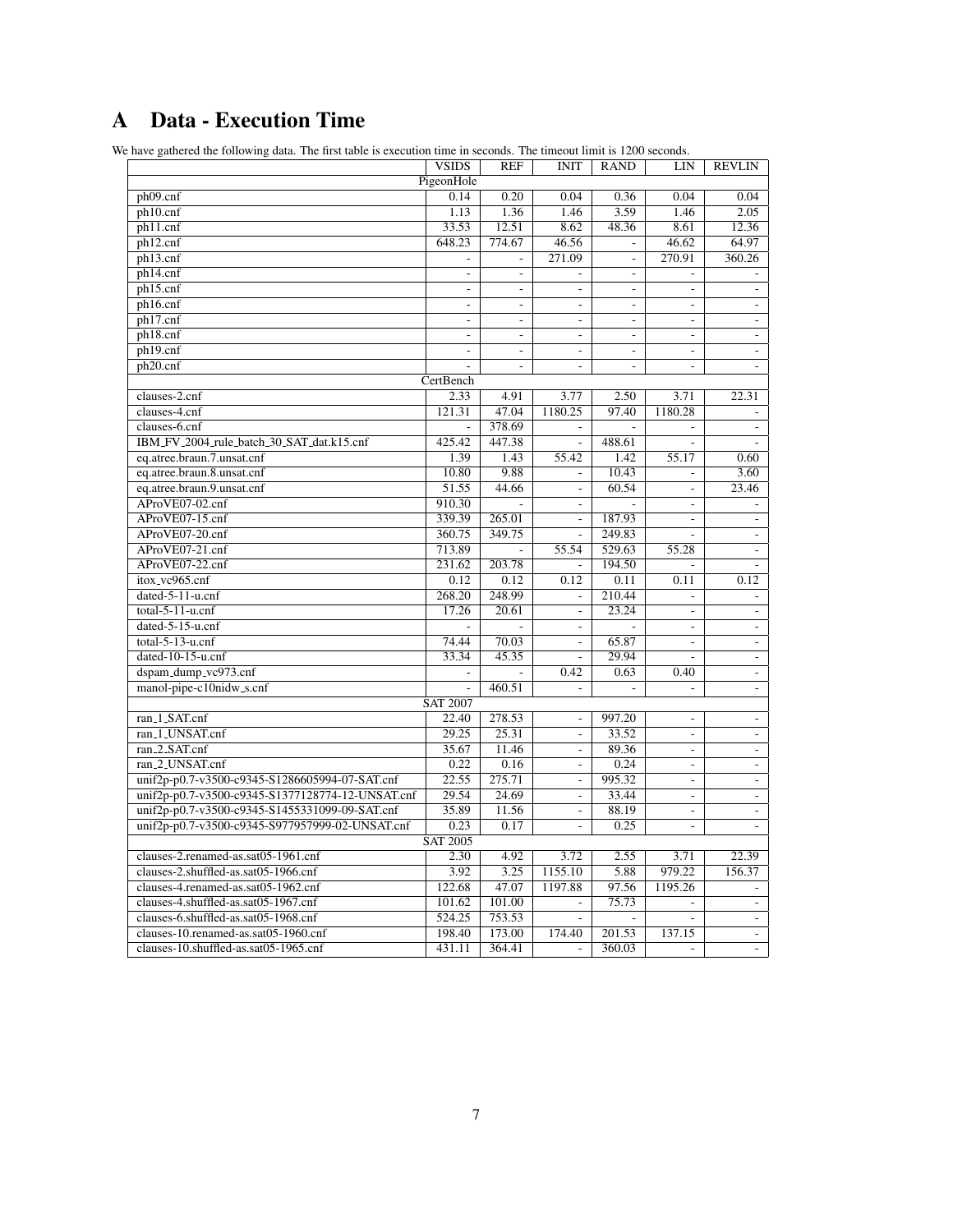## B Data - Number of Conflicts

The second table is number of conflicts.

|                                                  | <b>VSIDS</b>      | <b>REF</b>   | <b>INIT</b>  | <b>RAND</b>  | LIN      | <b>REVLIN</b> |
|--------------------------------------------------|-------------------|--------------|--------------|--------------|----------|---------------|
|                                                  | PigeonHole        |              |              |              |          |               |
| ph09.cnf                                         | 22775             | 30638        | 5908         | 49941        | 5908     | 5482          |
| ph10.cnf                                         | 116858            | 136016       | 18462        | 311842       | 18462    | 20542         |
| ph11.cnf                                         | 1933896           | 810957       | 91871        | 2519669      | 91871    | 103778        |
| ph12.cnf                                         | 21394801          | 25095865     | 407593       | 34188195     | 407593   | 449521        |
| ph13.cnf                                         | 28595101          | 28624333     | 1907150      | 28081837     | 1907150  | 2011898       |
| ph14.cnf                                         | 22856144          | 23693223     | 6725283      | 22459881     | 6725390  | 5449922       |
| ph15.cnf                                         | 19279990          | 18808698     | 5857521      | 18536993     | 5862295  | 4703047       |
| ph16.cnf                                         | 14615414          | 15037343     | 5160896      | 15069483     | 5167299  | 4084742       |
| ph17.cnf                                         | 12782483          | 12329759     | 4564404      | 12953303     | 4566718  | 3577353       |
| ph18.cnf                                         | 9468736           | 9934925      | 4022582      | 10345056     | 4016676  | 3102412       |
| ph19.cnf                                         | 8393297           | 8482332      | 3465960      | 8318805      | 3532084  | 2724341       |
| ph20.cnf                                         | 6313685           | 6610605      | 3104890      | 7897765      | 3108684  | 2292214       |
|                                                  | CertBench         |              |              |              |          |               |
| clauses-2.cnf                                    | 4698              | 9263         | 13550        | 3556         | 13550    | 28674         |
| clauses-4.cnf                                    | 89675             | 38424        | 394875       | 76540        | 394875   | 317724        |
| clauses-6.cnf                                    | 383183            | 180830       | 330263       | 358553       | 364501   | 190124        |
| IBM_FV_2004_rule_batch_30_SAT_dat.k15.cnf        | 281923            | 283294       | 559431       | 313845       | 559142   | 580773        |
| eq.atree.braun.7.unsat.cnf                       | 52089             | 51684        | 1225429      | 49254        | 1225429  | 12204         |
| eq.atree.braun.8.unsat.cnf                       | 281550            | 255387       | 15313292     | 259828       | 15412749 | 52320         |
| eq.atree.braun.9.unsat.cnf                       | 943138            | 788993       | 11671481     | 1060094      | 11755337 | 242432        |
| AProVE07-02.cnf                                  | 1030003           | 1562761      | 2530448      | 1179753      | 2103307  | 2571391       |
| AProVE07-15.cnf                                  | 352420            | 297183       | 462274       | 219454       | 463343   | 749928        |
| AProVE07-20.cnf                                  | 584012            | 571387       | 2052306      | 423780       | 2043740  | 2678738       |
| AProVE07-21.cnf                                  | 2112271           | 2607749      | 250148       | 1808401      | 250148   | 2987107       |
| AProVE07-22.cnf                                  | 294396            | 237630       | 862679       | 234719       | 862044   | 1109617       |
| itox_vc965.cnf                                   | $\mathbf{1}$      | $\mathbf{1}$ | $\mathbf{1}$ | $\mathbf{1}$ | 1        |               |
| dated-5-11-u.cnf                                 | 136880            | 123115       | 232759       | 124556       | 232741   | 257379        |
| $total-5-11-u.cnf$                               | 14624             | 13616        | 137667       | 13553        | 137506   | 149098        |
| dated-5-15-u.cnf                                 | 419626            | 503742       | 337449       | 455500       | 338343   | 208453        |
| $total-5-13-u.cnf$                               | 39119             | 39869        | 208286       | 38697        | 208245   | 172524        |
| dated- $10-15$ -u.cnf                            | 17453             | 19037        | 69322        | 16554        | 69929    | 126726        |
| dspam_dump_vc973.cnf                             | 670979            | 798827       | 18           | 172          | 18       | 313647        |
| manol-pipe-c10nidw_s.cnf                         | 837452            | 486500       | 385037       | 667754       | 384433   | 213005        |
|                                                  | <b>SAT 2007</b>   |              |              |              |          |               |
| ran_1_SAT.cnf                                    | 177417            | 1410167      | 4934717      | 4107100      | 4959785  | 5025275       |
| ran_1_UNSAT.cnf                                  | 227593            | 203419       | 5188425      | 257437       | 5165971  | 5676641       |
| ran_2_SAT.cnf                                    | 266276            | 104062       | 5136680      | 571529       | 5151577  | 5047312       |
| ran_2_UNSAT.cnf                                  | 3807              | 3065         | 6228416      | 4020         | 6219578  | 6632854       |
| unif2p-p0.7-v3500-c9345-S1286605994-07-SAT.cnf   | 177417            | 1410167      | 4942952      | 4107100      | 4959625  | 5030584       |
| unif2p-p0.7-v3500-c9345-S1377128774-12-UNSAT.cnf | 227593            | 203419       | 5182662      | 257437       | 5178808  | 5699003       |
| unif2p-p0.7-v3500-c9345-S1455331099-09-SAT.cnf   | 266276            | 104062       | 5142696      | 571529       | 5157623  | 5835662       |
| unif2p-p0.7-v3500-c9345-S977957999-02-UNSAT.cnf  | 3807              | 3065         | 6213398      | 4020         | 6215950  | 6638914       |
| <b>SAT 2005</b>                                  |                   |              |              |              |          |               |
| clauses-2.renamed-as.sat05-1961.cnf              | 4698              | 9263         | 13550        | 3556         | 13550    | 28674         |
| clauses-2.shuffled-as.sat05-1966.cnf             | 4984              | 3922         | 280430       | 6222         | 280430   | 68294         |
| clauses-4.renamed-as.sat05-1962.cnf              | 89675             | 38424        | 394875       | 76540        | 394875   | 316748        |
| clauses-4.shuffled-as.sat05-1967.cnf             | 47244             | 50271        | 182784       | 32726        | 183542   | 195427        |
| clauses-6.shuffled-as.sat05-1968.cnf             | 144504            | 200891       | 88709        | 283524       | 88739    | 46320         |
| clauses-10.renamed-as.sat05-1960.cnf             | 2206              | 2210         | 3359         | 2801         | 3359     | 103364        |
| clauses-10.shuffled-as.sat05-1965.cnf            | $\overline{2613}$ | 3680         | 20158        | 2784         | 20170    | 20459         |